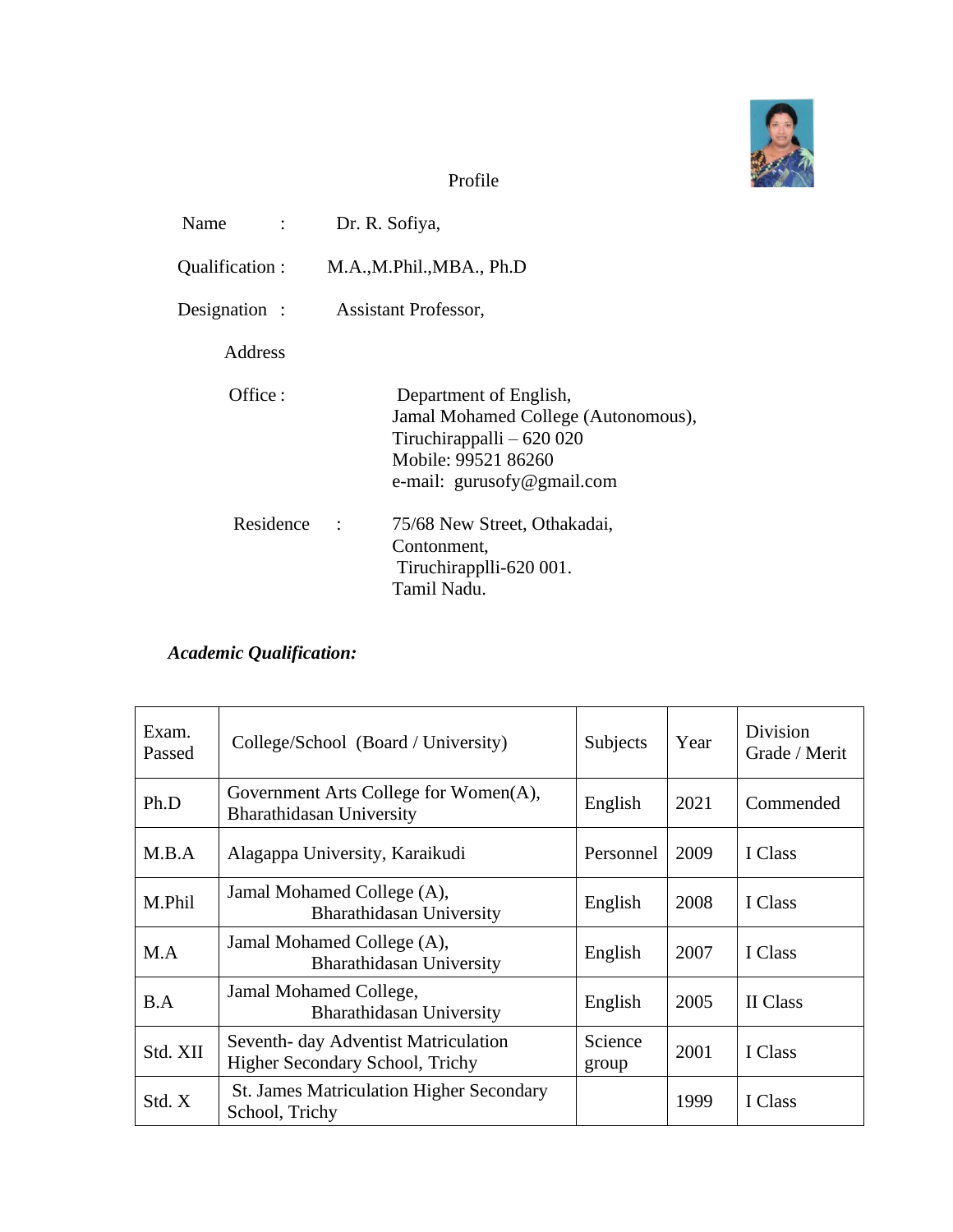#### Appointed date in Profession: 16.06.2008

| <b>Course Taught</b> | Name of the University / College / Institution | Experience, yr.of<br>appointment   |  |
|----------------------|------------------------------------------------|------------------------------------|--|
| B.A.                 | Jamal Mohamed College (A), Trichy              | 13 years, 9 months<br>(till date). |  |
| M.A.                 | Jamal Mohamed College (A), Trichy              | 11 years, till date                |  |
| M.phil               | Jamal Mohamed College (A), Trichy              | 7 year                             |  |

## *Teaching Experience:* 13 years, 9 months

Area of specialization: Chinese - American Literature.

No. of Papers Published – 10 No. of Papers Presented: International Conferences -04 National Seminar -02 State level Conferences/ Seminar – 01 Area of Interest: Literary Criticism, British Literature, Personality development, Soft skills.

No. of P.G. projects guided: 15 Positions held:

> Vice -President of Literary Association (JMC) NSS Program Officer (2009 -2012) in JMC Rotaract Club Advisor (2018 – Till date) in JMC

Languages known , to speak, write and read:

1. Tamil

2. English

#### **As Resource Person:**

Webinar Lecture, JJ College of Arts and Science, Pudukottai. "Dystopian Literature." (18-08-2021).

### **Papers Presented:**

1) Presented a paper titled 'The theme Expatriate Sensibility in Bharati Mukherjee's *Desirable Daughter* in the National Seminar on 'Dialectics of Diasporic Literature: Trends and Techniques' held on 21<sup>st</sup> January 2015 at Jamal Mohamed College, Trichy.

2) Presented a paper titled 'Cross Cultural Context in Chetan Bhagat's *Two States* in the State Level Seminar on 'Trends in Indian Writing in English in the Post – Independence Era'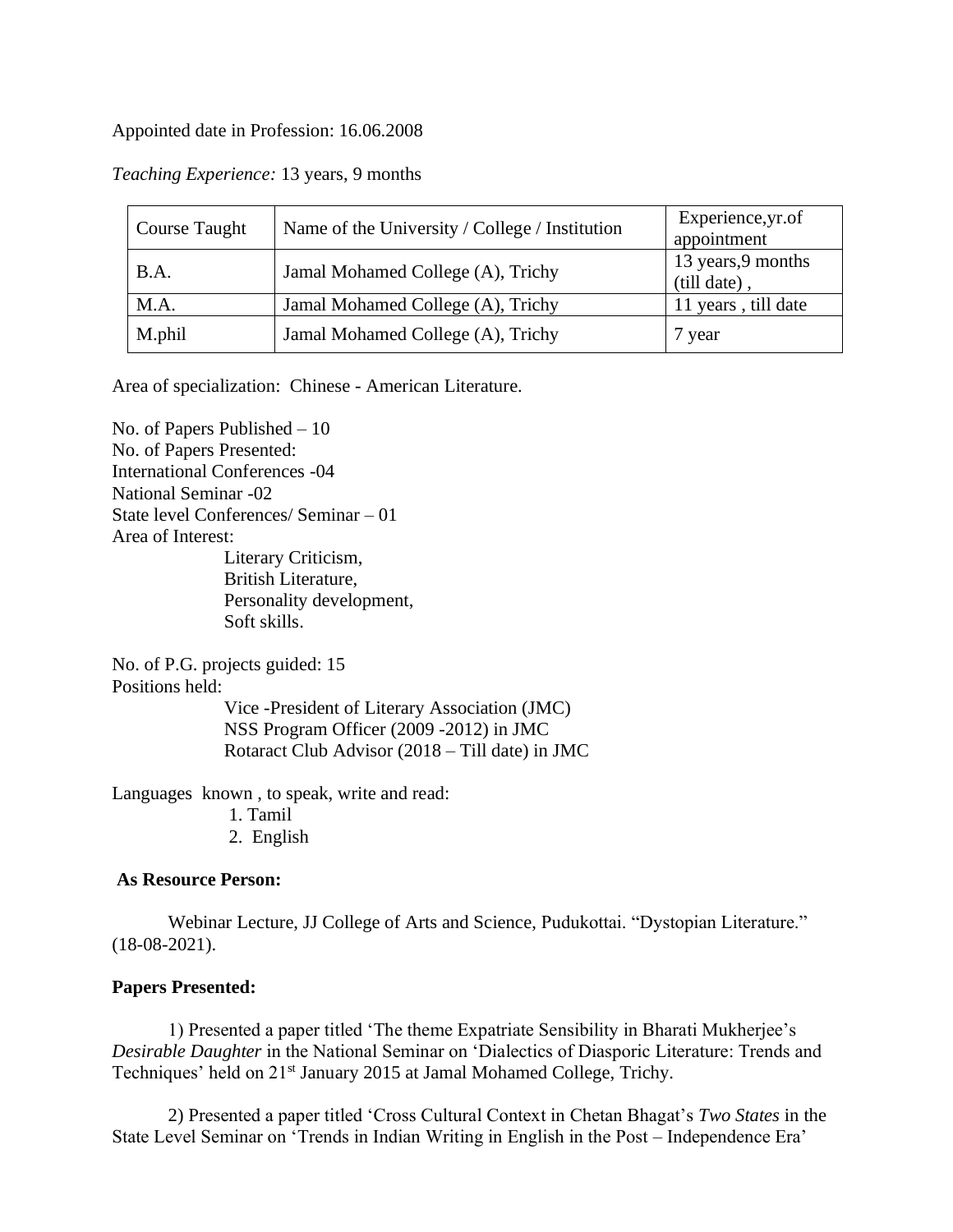held on 23rd March 2015 at A.Veeriya Vandayar Memorial Sri Pushpam College, Poondi, Thanjavur (dt)

3) Presented a paper titled 'Theme of Change in Legacy of Women in Amy Tan's *The Joy Luck Club'* in the National Seminar on 'Identities and Realities: Text and Context on Post Colonial Literatures' held on  $12<sup>th</sup>$  January 2016 at Jamal Mohamed College (A), Trichy.

4) Presented a paper titled 'Biformity in Amy Tan's *Saving Fish from Drowning* in A One Day International Conference on ' Universality in Contemporary Reality: Envisioning/ (Re) Visioning Post Modern Literature' held on 21<sup>st</sup> February 2018 at Jamal Mohamed College (A), Trichy.

5) Presented a paper titled 'The Chinese Myth in Amy Tan's *The Kitchen God's Wife'* in the International Seminar on 'Power Structure in English Language and Literature' held on 7<sup>th</sup> March 2019 at Urumu Dhanalakshmi College, Trichy.

6) Presented a paper titled 'Food Pornographies in Amy Tan's Fiction' in the International Conference on 'Contemporary Issues in Language and Literature' held on 4<sup>th</sup> March 2019 at Thanthai Hans Roever College (A), Perambalur.

7) Presented a paper titled 'Cultural Ethnicity in Select Novels of Amy Tan in the International Conference on 'Enlightenment through English Language and Literature' held on 31<sup>st</sup> January 2020 at Dhanalakshmi Srinivasan College of Arts and Science for Women (A), Trichy.

## **Publications:**

1) Published a paper titled 'Theme of Change in Legacy of Women in Amy Tan's *The Joy Luck Club'* in the Journal Academic Research Journal: An interdisciplinary, ISSN 0973- 0303.

2) Published a paper titled 'Biformity in Amy Tan's *Saving Fish from Drowning*' in the Roots: International Journal of Multidisciplinary Researches (February 2018), ISSN 2349-8684 and with Impact Factor 3.487.

3) Published a paper titled 'The Influence of Chinese Folklores and Talkstories in Amy Tan's Novels' in the North Asian International Research Journal of Social Sciences and Humanities ( March 2018) , ISSN: 2454-9827 and UGC Journal no.s 48727.

4) Published a paper titled 'Hyphenated experience in Amy Tan's *The Hundred Secret Senses'* in the Reviews of Literature (March 2018), 3.3754(UIF).

5) Published a paper titled 'The Chinese Myth in Amy Tan's *The Kitchen God's Wife*' JETIR(March 2019) , ISSN:2349-5162, Journal serial no.s 63975, Impact Factor 5.87.

6) Published a paper titled 'Food Pornographies in Amy Tan's Fiction' in Language in India (March 2019), ISSN: 1930-2940, Journal serial no.s: 49042.

7) Published a paper titled' A Study of Pragmatics in Amy Tan's *The Kitchen God's Wife*' in Infokara Research (March 2019), ISSN: 1021-9056.